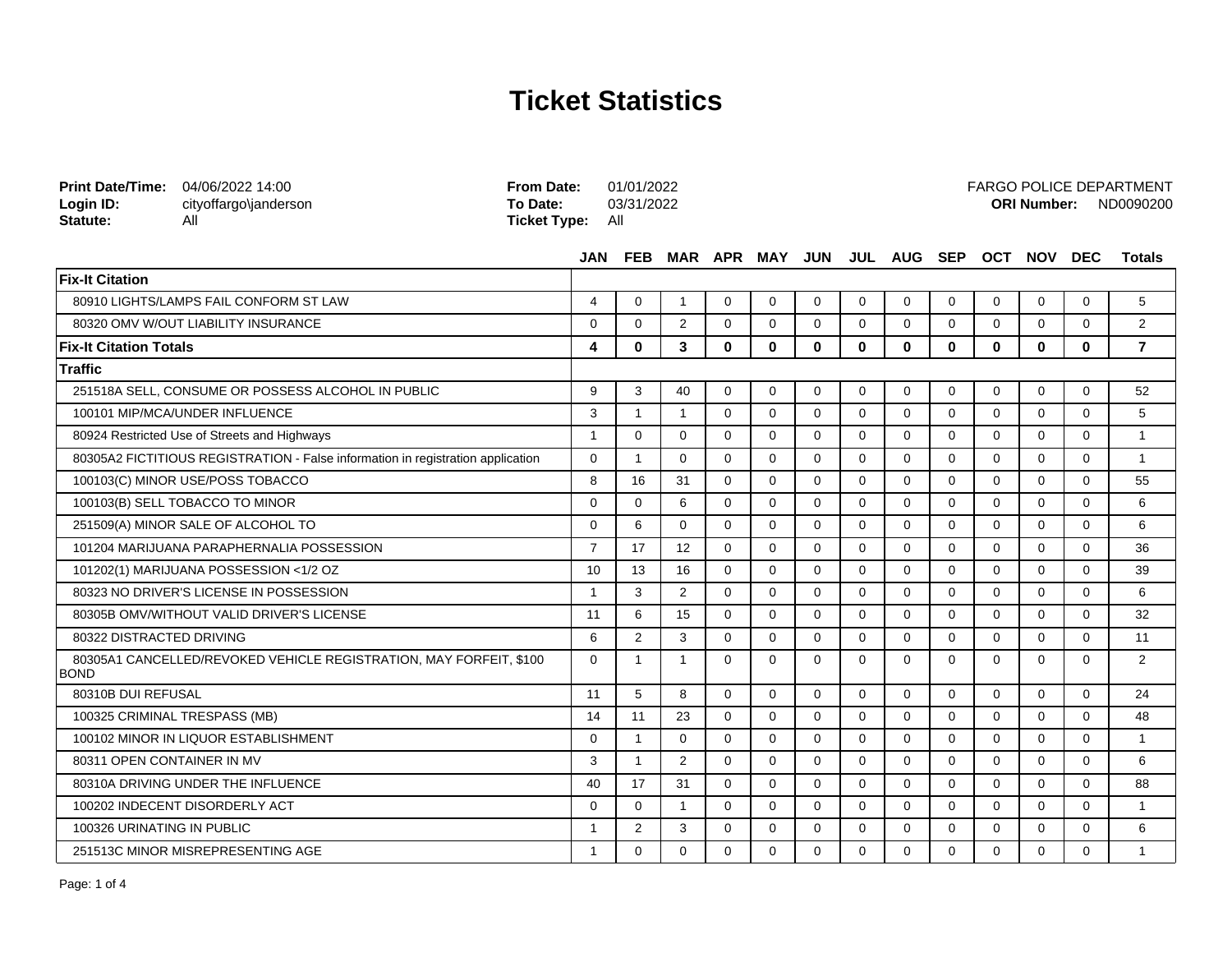| Login ID:<br>Statute:        | Print Date/Time: 04/06/2022 14:00<br>cityoffargo\janderson<br>All | <b>From Date:</b><br>To Date:<br><b>Ticket Type:</b> | 01/01/2022<br>03/31/2022<br>All |                |              |              |             |             |             |             | <b>ORI Number:</b> |             | <b>FARGO POLICE DEPARTMENT</b><br>ND0090200 |                |
|------------------------------|-------------------------------------------------------------------|------------------------------------------------------|---------------------------------|----------------|--------------|--------------|-------------|-------------|-------------|-------------|--------------------|-------------|---------------------------------------------|----------------|
|                              |                                                                   | JAN                                                  | <b>FEB</b>                      |                |              | MAR APR MAY  | <b>JUN</b>  |             | JUL AUG SEP |             | <b>OCT</b>         | <b>NOV</b>  | <b>DEC</b>                                  | <b>Totals</b>  |
| 110814 LITTERING             |                                                                   | $\Omega$                                             | $\Omega$                        | $\overline{1}$ | $\Omega$     | $\Omega$     | $\Omega$    | $\Omega$    | $\Omega$    | $\Omega$    | $\Omega$           | $\Omega$    | $\Omega$                                    | $\mathbf{1}$   |
| 110202 LOUD NOISE ORDINANCE  |                                                                   | $\Omega$                                             | $\mathbf{0}$                    | $\overline{1}$ | $\Omega$     | $\Omega$     | $\Omega$    | $\Omega$    | $\Omega$    | $\Omega$    | $\Omega$           | $\Omega$    | $\Omega$                                    | $\overline{1}$ |
| 100311C PANHANDLING          |                                                                   | $\mathbf 0$                                          | $\mathbf 0$                     | $\overline{1}$ | $\mathbf 0$  | $\mathbf{0}$ | 0           | 0           | $\mathbf 0$ | $\mathbf 0$ | $\mathbf 0$        | $\mathbf 0$ | $\mathbf 0$                                 | $\mathbf{1}$   |
|                              | 100501 DISPLAY OR POSSESS FALSE ID                                | $\mathbf{1}$                                         | $\overline{1}$                  | $\mathbf 0$    | $\mathbf{0}$ | $\mathbf{0}$ | $\mathbf 0$ | $\mathbf 0$ | $\mathbf 0$ | $\mathbf 0$ | $\mathbf 0$        | $\mathbf 0$ | $\mathbf 0$                                 | 2              |
| 80309 DUS/DUR                |                                                                   | 65                                                   | 66                              | 66             | $\Omega$     | 0            | $\Omega$    | $\Omega$    | $\Omega$    | $\Omega$    | $\Omega$           | $\mathbf 0$ | $\Omega$                                    | 197            |
|                              | 80117 TAMPERING W/MOTOR VEHICLE                                   | $\Omega$                                             | $\Omega$                        | $\mathbf{1}$   | $\Omega$     | 0            | $\Omega$    | $\Omega$    | $\Omega$    | $\Omega$    | $\Omega$           | $\Omega$    | $\Omega$                                    | $\mathbf{1}$   |
| 81204 FAIL TO OBEY STOP SIGN |                                                                   | 20                                                   | 13                              | 12             | $\Omega$     | $\Omega$     | $\Omega$    | $\Omega$    | $\Omega$    | $\Omega$    | $\Omega$           | $\Omega$    | $\Omega$                                    | 45             |
|                              | 81321 OMV W/OUT REQ SAFETY BELTS                                  | $\mathbf{1}$                                         | $\mathbf 0$                     | $\overline{2}$ | $\mathbf 0$  | 0            | 0           | 0           | $\mathbf 0$ | 0           | $\mathbf 0$        | $\mathbf 0$ | $\mathbf 0$                                 | 3              |
| 81306 IMPROPER BACKING       |                                                                   | $\mathbf 0$                                          | $\mathbf 0$                     | $\mathbf{1}$   | $\mathbf 0$  | $\mathbf 0$  | $\mathbf 0$ | $\mathbf 0$ | $\mathbf 0$ | $\mathbf 0$ | $\mathbf 0$        | $\mathbf 0$ | $\mathbf 0$                                 | $\overline{1}$ |
|                              | 81218G UNLAWFL PASS SCH BUS ONCOMING LN                           | 2                                                    | 3                               | $\mathbf{1}$   | $\Omega$     | 0            | $\Omega$    | $\Omega$    | $\Omega$    | $\Omega$    | $\Omega$           | $\mathbf 0$ | $\Omega$                                    | 6              |
| 81217 IMPROPER LANE USAGE    |                                                                   | 6                                                    | $\overline{4}$                  | 4              | $\Omega$     | 0            | $\Omega$    | $\Omega$    | $\Omega$    | $\Omega$    | $\Omega$           | $\Omega$    | $\Omega$                                    | 14             |
|                              | 81216 PASSING IN NO PASSING ZONE                                  | $\Omega$                                             | $\mathbf{1}$                    | $\Omega$       | $\Omega$     | $\Omega$     | $\Omega$    | $\Omega$    | $\Omega$    | $\Omega$    | $\Omega$           | $\Omega$    | $\Omega$                                    | $\overline{1}$ |
|                              | 81214 IMPROPER PASSING ON LEFT                                    | 2                                                    | $\mathbf 0$                     | 0              | $\mathbf 0$  | 0            | 0           | 0           | $\mathbf 0$ | $\mathbf 0$ | $\mathbf 0$        | $\mathbf 0$ | $\mathbf 0$                                 | 2              |
|                              | 81213 IMPROPER PASSING ON RIGHT                                   | $\mathbf{1}$                                         | $\overline{1}$                  | $\mathbf 0$    | $\mathbf 0$  | $\mathbf 0$  | $\mathbf 0$ | $\mathbf 0$ | $\mathbf 0$ | $\mathbf 0$ | $\mathbf 0$        | $\mathbf 0$ | $\mathbf 0$                                 | 2              |
| 81211 FAIL TO DIM HEADLIGHTS |                                                                   | $\mathbf{1}$                                         | $\mathbf 0$                     | $\mathbf{1}$   | $\Omega$     | 0            | $\Omega$    | $\Omega$    | $\Omega$    | $\Omega$    | $\Omega$           | $\Omega$    | $\Omega$                                    | 2              |
|                              | 81209 DRIVE ON WRONG SIDE OF ROADWAY                              | $\Omega$                                             | $\Omega$                        | 2              | $\Omega$     | 0            | $\Omega$    | $\Omega$    | $\Omega$    | $\Omega$    | $\Omega$           | $\Omega$    | $\Omega$                                    | 2              |
|                              | 81206 DRIVE WRONG SIDE OF DIVIDED ST                              | -1                                                   | $\Omega$                        | $\Omega$       | $\Omega$     | $\Omega$     | $\Omega$    | $\Omega$    | $\Omega$    | $\Omega$    | $\Omega$           | $\Omega$    | $\Omega$                                    | $\overline{1}$ |
|                              | 81203 YLD R/W EMERG/ENTER DRIVEWAY                                | 4                                                    | 2                               | $\mathbf{1}$   | $\mathbf 0$  | 0            | 0           | 0           | $\mathbf 0$ | $\mathbf 0$ | $\mathbf 0$        | $\mathbf 0$ | $\mathbf 0$                                 | $\overline{7}$ |
|                              | 81202 YIELD R/W AT INTERSECTION                                   | 17                                                   | 8                               | 4              | $\mathbf{0}$ | $\mathbf 0$  | $\mathbf 0$ | $\mathbf 0$ | $\mathbf 0$ | $\mathbf 0$ | $\mathbf 0$        | $\mathbf 0$ | $\mathbf 0$                                 | 29             |
| 81201 FOLLOWING TOO CLOSE    |                                                                   | 8                                                    | 5                               | 5              | $\Omega$     | 0            | $\Omega$    | $\Omega$    | $\Omega$    | $\Omega$    | $\Omega$           | $\Omega$    | $\Omega$                                    | 18             |
|                              | 80931 CHILD RESTRAINT DEVICE REQD                                 | $\mathbf{1}$                                         | 2                               | $\Omega$       | $\Omega$     | 0            | $\Omega$    | $\Omega$    | $\Omega$    | $\Omega$    | $\Omega$           | $\Omega$    | $\Omega$                                    | 3              |
|                              | 80922 PERMIT REQ EXCESSIVE SIZE/ WEIGHT                           | $\Omega$                                             | $\mathbf{1}$                    | $\mathbf{1}$   | $\Omega$     | $\Omega$     | $\Omega$    | $\Omega$    | $\Omega$    | $\Omega$    | $\Omega$           | $\Omega$    | $\Omega$                                    | 2              |
|                              | 80920 SIZE/WGT/LOAD RESTRICTIONS                                  | $\mathbf 0$                                          | $\overline{1}$                  | $\overline{2}$ | $\mathbf 0$  | 0            | 0           | 0           | $\mathbf 0$ | 0           | $\mathbf 0$        | $\mathbf 0$ | $\mathbf 0$                                 | 3              |
|                              | 80911 LIGHTED LAMPS REQUIRED                                      | 5                                                    | 3                               | 6              | $\mathbf{0}$ | $\mathbf 0$  | $\mathbf 0$ | $\mathbf 0$ | $\mathbf 0$ | $\mathbf 0$ | $\mathbf 0$        | $\mathbf 0$ | $\mathbf 0$                                 | 14             |
|                              | 80910 LIGHTS/LAMPS FAIL CONFORM ST LAW                            | $\mathbf 0$                                          | $\mathbf 0$                     | $\mathbf{1}$   | $\Omega$     | 0            | $\Omega$    | 0           | $\Omega$    | $\Omega$    | $\Omega$           | $\mathbf 0$ | $\Omega$                                    | $\overline{1}$ |
|                              | 80909 LEAKING OR LOOSE LOADS                                      | 5                                                    | $\Omega$                        | $\Omega$       | $\Omega$     | 0            | $\Omega$    | 0           | $\Omega$    | $\Omega$    | $\Omega$           | $\Omega$    | $\Omega$                                    | 5              |
|                              | 80908 MUFFLERS/EXHAUST SYSTEM REQD                                | $\Omega$                                             | $\Omega$                        | $\mathbf{1}$   | $\Omega$     | 0            | $\Omega$    | $\Omega$    | $\Omega$    | $\Omega$    | $\Omega$           | $\Omega$    | $\Omega$                                    | $\overline{1}$ |

Page: 2 of 4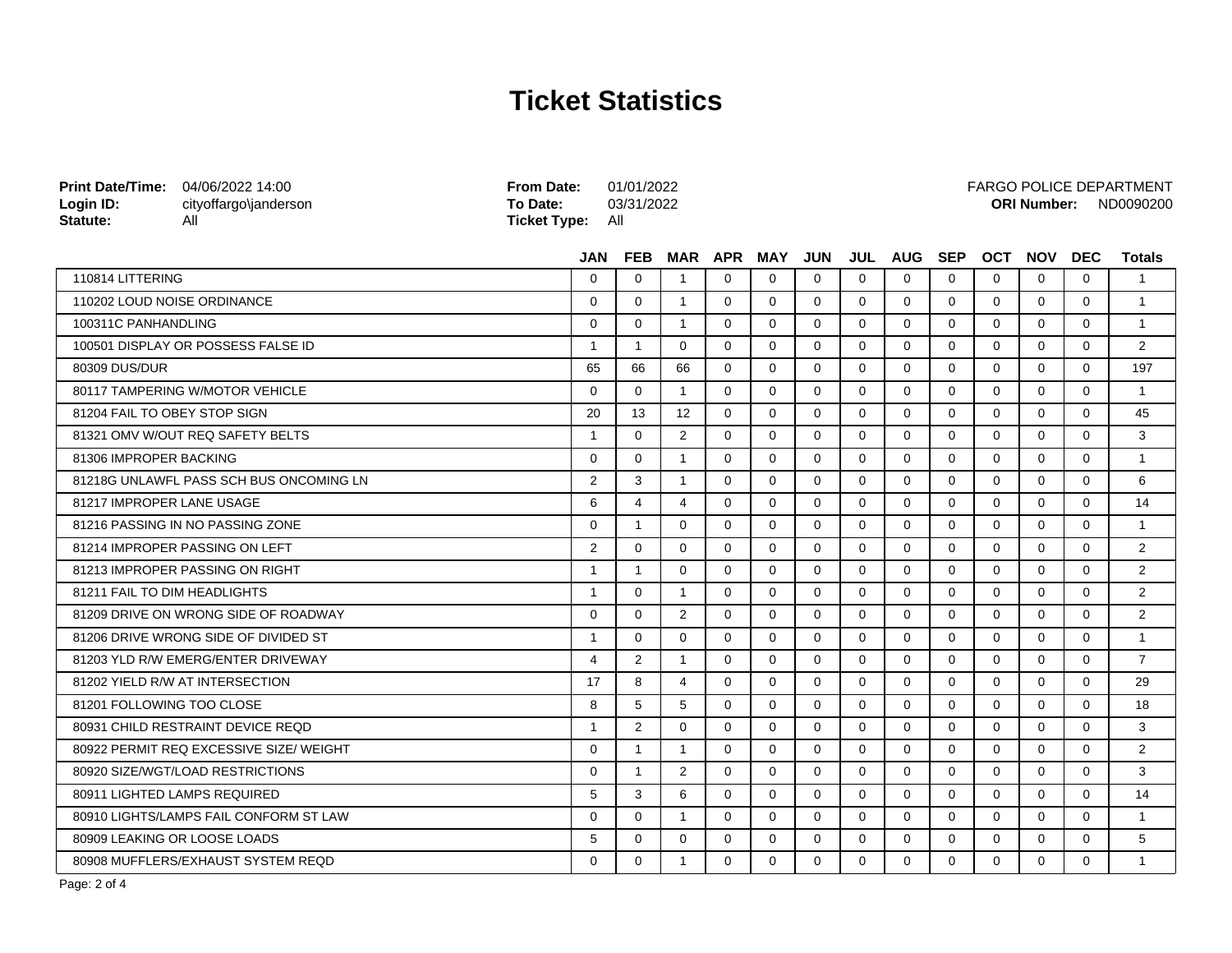| Print Date/Time: 04/06/2022 14:00<br><b>From Date:</b><br>To Date:<br>Login ID:<br>cityoffargo\janderson<br>Statute:<br><b>Ticket Type:</b><br>All |                | 01/01/2022<br>03/31/2022<br>All |                   |             |              |              |             |                | FARGO POLICE DEPARTMENT<br>ND0090200<br><b>ORI Number:</b> |              |              |             |                |  |  |  |  |
|----------------------------------------------------------------------------------------------------------------------------------------------------|----------------|---------------------------------|-------------------|-------------|--------------|--------------|-------------|----------------|------------------------------------------------------------|--------------|--------------|-------------|----------------|--|--|--|--|
|                                                                                                                                                    | JAN            | <b>FEB</b>                      |                   | MAR APR MAY |              | <b>JUN</b>   |             | <b>JUL AUG</b> | <b>SEP</b>                                                 | <b>OCT</b>   | <b>NOV</b>   | <b>DEC</b>  | <b>Totals</b>  |  |  |  |  |
| 80906 OBSTRUCTED WINDOWS/WINDSHIELDS                                                                                                               | $\mathbf{1}$   | $\Omega$                        | $\overline{2}$    | 0           | 0            | $\mathbf{0}$ | $\Omega$    | 0              | 0                                                          | $\Omega$     | $\Omega$     | $\Omega$    | 3              |  |  |  |  |
| 80901 FAIL TO FLAG/LIGHT REQ REAR OF LOAD                                                                                                          | $\mathbf{1}$   | $\mathbf{1}$                    | $\mathbf{1}$      | 0           | $\mathbf{0}$ | $\mathbf{0}$ | 0           | $\mathbf{0}$   | 0                                                          | $\mathbf{0}$ | $\mathbf 0$  | $\Omega$    | 3              |  |  |  |  |
| 80805 DUTY UPON STRIKING FIXTUR/PROP                                                                                                               | 3              | $\mathbf{1}$                    | $\overline{2}$    | $\mathbf 0$ | $\mathbf 0$  | $\mathbf 0$  | 0           | 0              | 0                                                          | $\mathbf 0$  | $\mathbf 0$  | $\mathbf 0$ | 6              |  |  |  |  |
| 80803 FAIL TO STOP/REMAIN AT ACC SCENE                                                                                                             | 4              | $\mathbf{1}$                    | $\overline{2}$    | $\Omega$    | $\Omega$     | $\Omega$     | $\mathbf 0$ | $\Omega$       | $\Omega$                                                   | $\Omega$     | $\Omega$     | $\Omega$    | $\overline{7}$ |  |  |  |  |
| 80801 FAIL TO GIVE IMMED NOTICE/ACC                                                                                                                | 0              | $\Omega$                        | 1                 | $\Omega$    | $\Omega$     | $\Omega$     | $\Omega$    | $\Omega$       | $\Omega$                                                   | $\Omega$     | $\Omega$     | $\Omega$    | $\mathbf{1}$   |  |  |  |  |
| 80702 FAIL TO YIELD R/W PEDESTRIAN                                                                                                                 | $\mathbf{1}$   | $\Omega$                        | $\Omega$          | $\Omega$    | $\Omega$     | $\Omega$     | $\Omega$    | $\Omega$       | $\Omega$                                                   | $\mathbf 0$  | $\mathbf{0}$ | $\Omega$    | $\mathbf{1}$   |  |  |  |  |
| 80608B FAIL TO YLD R/W TO PED EMERGE/ENTER                                                                                                         | $\mathbf{1}$   | $\mathbf{1}$                    | $\Omega$          | $\Omega$    | 0            | 0            | 0           | 0              | 0                                                          | $\mathbf 0$  | $\mathbf 0$  | $\mathbf 0$ | 2              |  |  |  |  |
| 80608A FAIL TO YLD R/W EMERGE/ENTER ALLEY                                                                                                          | $\overline{2}$ | $\mathbf{1}$                    | $\Omega$          | 0           | $\mathbf 0$  | 0            | 0           | 0              | 0                                                          | $\mathbf 0$  | $\mathbf 0$  | $\mathbf 0$ | 3              |  |  |  |  |
| 80606 UNLAWFUL U-TURN                                                                                                                              | $\Omega$       | $\overline{2}$                  | $\overline{2}$    | $\Omega$    | $\Omega$     | $\Omega$     | $\mathbf 0$ | $\Omega$       | $\Omega$                                                   | $\Omega$     | $\Omega$     | $\Omega$    | 4              |  |  |  |  |
| 80603 FAIL YLD R/W LEFT TURN/INTERSECTION                                                                                                          | 13             | 6                               | 6                 | $\Omega$    | $\Omega$     | $\Omega$     | $\Omega$    | $\Omega$       | $\Omega$                                                   | $\Omega$     | $\Omega$     | $\Omega$    | 25             |  |  |  |  |
| 80602B FAIL TO SIGNAL TURN                                                                                                                         | $\mathbf{1}$   | $\Omega$                        | $\Omega$          | $\Omega$    | $\Omega$     | $\mathbf 0$  | $\Omega$    | $\Omega$       | $\mathbf 0$                                                | $\mathbf 0$  | $\mathbf{0}$ | $\Omega$    | $\mathbf{1}$   |  |  |  |  |
| 80602A IMPROPER START/TURN/STOP                                                                                                                    | $\mathbf{1}$   | $\mathbf{1}$                    | $\mathbf{1}$      | $\Omega$    | $\mathbf{0}$ | 0            | 0           | 0              | 0                                                          | $\mathbf 0$  | $\mathbf 0$  | $\mathbf 0$ | 3              |  |  |  |  |
| 80601C IMPROPER LEFT TURN ON 1 WAY                                                                                                                 | $\mathbf{1}$   | 2                               | 3                 | $\Omega$    | $\Omega$     | $\mathbf 0$  | 0           | $\Omega$       | $\Omega$                                                   | $\Omega$     | $\mathbf 0$  | $\mathbf 0$ | 6              |  |  |  |  |
| 80601B IMPROPER LEFT TURN ON 2 WAY                                                                                                                 | $\overline{2}$ | $\overline{2}$                  | $\Omega$          | $\Omega$    | $\Omega$     | $\Omega$     | 0           | $\Omega$       | $\Omega$                                                   | $\Omega$     | $\Omega$     | $\Omega$    | 4              |  |  |  |  |
| 80601A IMPROPER RIGHT TURN                                                                                                                         | 2              | $\mathbf{1}$                    | $\mathbf{1}$      | $\Omega$    | $\Omega$     | $\Omega$     | $\Omega$    | $\Omega$       | 0                                                          | $\Omega$     | $\mathbf 0$  | $\Omega$    | 4              |  |  |  |  |
| 80502B SPEED SCHOOL ZONE W/CHILD PRESENT                                                                                                           | 0              | 10                              | 13                | $\mathbf 0$ | $\Omega$     | 0            | $\mathbf 0$ | $\mathbf 0$    | $\mathbf 0$                                                | $\mathbf{0}$ | $\mathbf{0}$ | $\Omega$    | 23             |  |  |  |  |
| 80501 SPEED CARE REQUIRED                                                                                                                          | 4              | 3                               | $\mathbf{1}$      | $\Omega$    | $\mathbf{0}$ | 0            | 0           | 0              | 0                                                          | $\Omega$     | $\mathbf 0$  | $\mathbf 0$ | 8              |  |  |  |  |
| 80407 DISOBEY FLASHING SIGNAL                                                                                                                      | $\mathbf{1}$   | $\Omega$                        | $\overline{1}$    | $\Omega$    | $\Omega$     | $\mathbf{0}$ | $\mathbf 0$ | $\Omega$       | 0                                                          | $\mathbf{0}$ | $\mathbf 0$  | $\mathbf 0$ | 2              |  |  |  |  |
| 80405 DISOBEY TRAFFIC CONTROL SIGNAL                                                                                                               | 26             | 19                              | 19                | $\Omega$    | $\Omega$     | $\Omega$     | $\mathbf 0$ | $\Omega$       | $\Omega$                                                   | $\Omega$     | $\Omega$     | $\Omega$    | 64             |  |  |  |  |
| 80317B2 EXHIBITION DRIVING                                                                                                                         | 0              | $\Omega$                        | 3                 | $\Omega$    | $\Omega$     | $\Omega$     | $\Omega$    | $\Omega$       | $\Omega$                                                   | $\Omega$     | $\Omega$     | $\Omega$    | 3              |  |  |  |  |
| 80314 RECKLESS DRIVING                                                                                                                             | 2              | $\mathbf{1}$                    | $\Omega$          | $\mathbf 0$ | $\Omega$     | 0            | $\mathbf 0$ | $\mathbf 0$    | $\mathbf 0$                                                | $\mathbf 0$  | $\mathbf{0}$ | $\Omega$    | 3              |  |  |  |  |
| 80313 CARELESS DRIVING                                                                                                                             | $\Omega$       | $\Omega$                        | 3                 | $\Omega$    | 0            | 0            | 0           | 0              | 0                                                          | $\Omega$     | $\mathbf 0$  | $\mathbf 0$ | 3              |  |  |  |  |
| 80502 SPEEDING                                                                                                                                     | 9              | 26                              | 119               | 0           | $\mathbf 0$  | 0            | 0           | 0              | 0                                                          | $\mathbf 0$  | $\mathbf 0$  | $\mathbf 0$ | 154            |  |  |  |  |
| 80320 OMV W/OUT LIABILITY INSURANCE                                                                                                                | 41             | 42                              | 47                | $\Omega$    | $\Omega$     | $\Omega$     | $\mathbf 0$ | $\Omega$       | $\Omega$                                                   | $\Omega$     | $\Omega$     | $\Omega$    | 130            |  |  |  |  |
| 80306 VIOL OF RESTRICTED LIC/OTHER                                                                                                                 | $\overline{2}$ | 3                               | $\Omega$          | $\Omega$    | $\Omega$     | $\Omega$     | $\Omega$    | $\Omega$       | 0                                                          | $\Omega$     | $\mathbf 0$  | $\Omega$    | 5              |  |  |  |  |
| 80305A4 FAIL DISPLAY CURRENT VEH LIC                                                                                                               | 30             | 29                              | 47                | 0           | 0            | 0            | 0           | 0              | 0                                                          | $\mathbf 0$  | 0            | 0           | 106            |  |  |  |  |
| 80301 FAIL TO HAVE VEH UNDER CONTROL                                                                                                               | 52             | 22                              | $12 \overline{ }$ | $\Omega$    | $\Omega$     | $\Omega$     | $\Omega$    | $\Omega$       | $\Omega$                                                   | $\Omega$     | $\Omega$     | $\Omega$    | 86             |  |  |  |  |